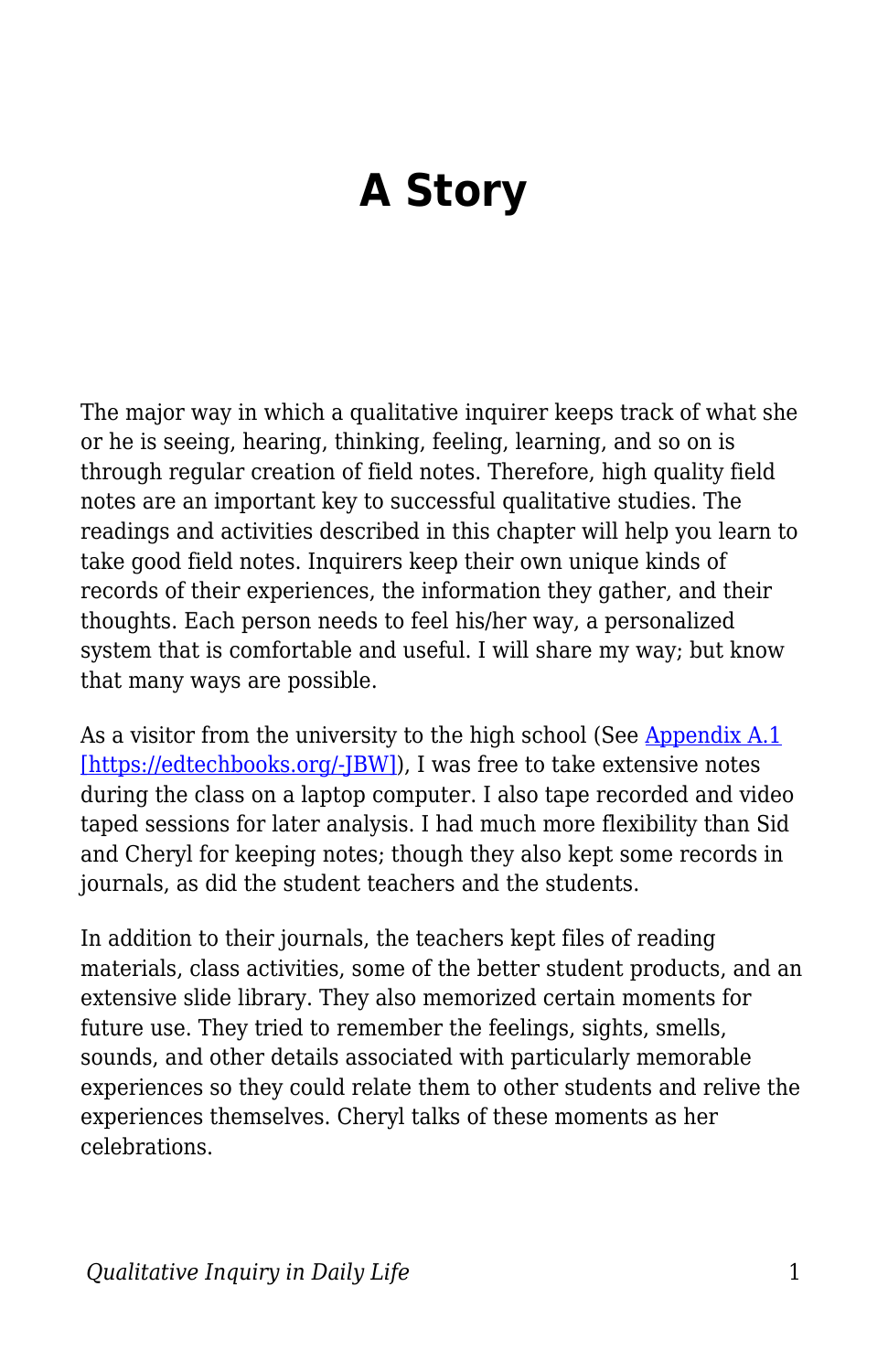About the second year I was doing my study with them, Sid and Cheryl decided to take more extensive notes themselves and they invited their students to expand the one page journal entries they had been taking after various activities into ROCs or 'Records of Celebrations' to include details about what they were seeing, hearing, feeling, and thinking. They have continued this process in subsequent years, of taking notes and requesting students to do the same As indicated in Appendix A, the student teachers have also kept field notes as an integral part of their experience each year.

Although it was difficult for teachers to continue writing as much after they left their student teaching internships, several were able to take a few notes after hours on school computers, tape record their comments while driving home, video tape their classes and take notes while watching the video tapes after school, or write about their experiences in letters to friends and family. They shared these tapes, notes, and letters with me on a regular basis and I wrote responses and questions in reaction. One of these teachers noted that just being able to talk to someone who had read about her experiences and concerns helped her sort out many of the issues that she was not able to voice or probably would not have taken the time to think about otherwise.

Several examples of field notes student teachers, a cooperating teacher, and I wrote are presented in Appendix A. The story in Chapter One came almost directly from my field notes as well. Other examples will be presented throughout this book to illustrate various points. I want you to see that there are many different ways to keep records of inquiry activities and that keeping a record is an integral part of doing the other inquiry activities such as developing relationships, asking questions, narrowing a focus, analyzing and synthesizing, collecting information, and sharing what one learns with others.

Keeping a journal or field notes may seem overwhelming to some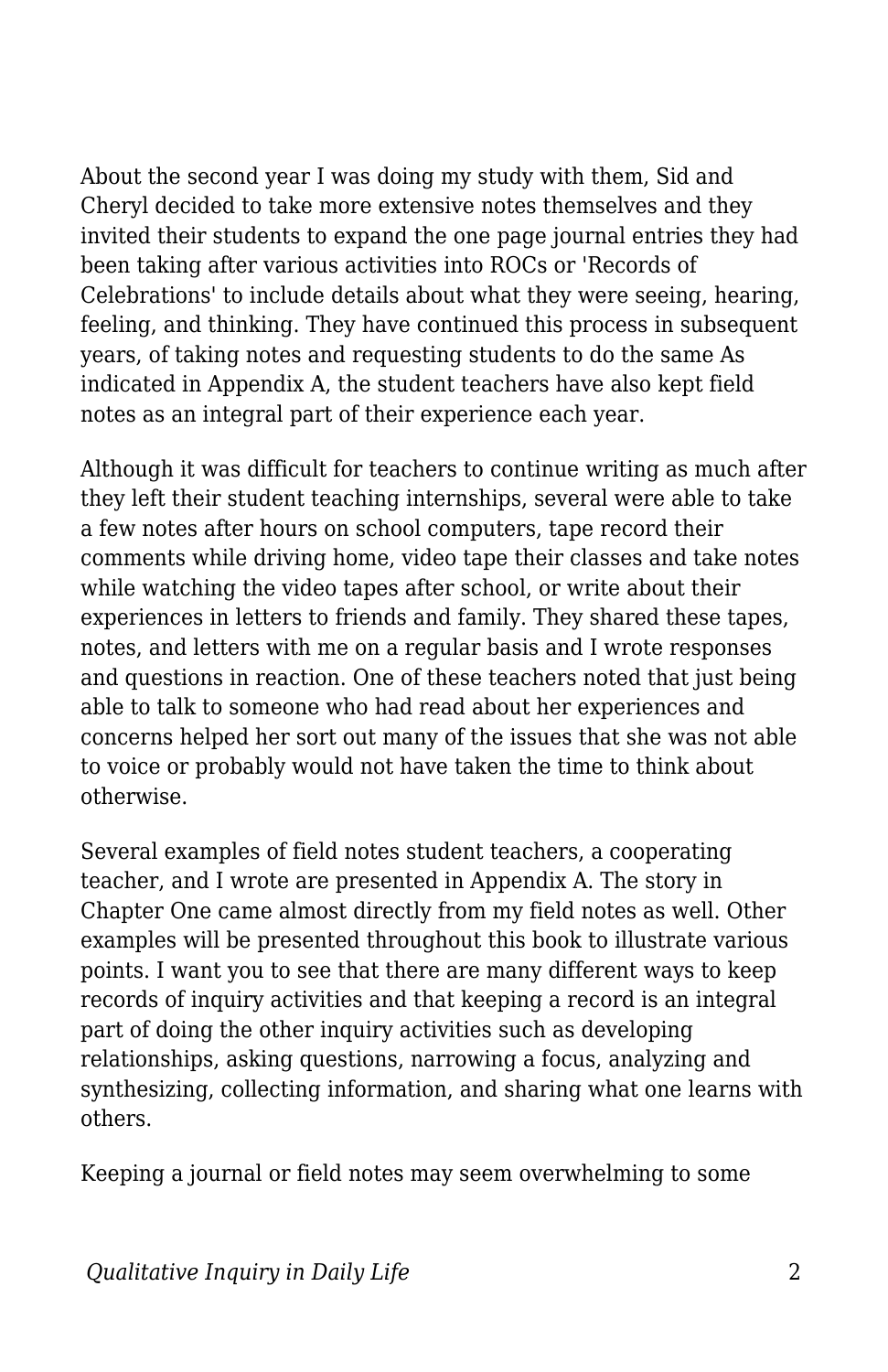educators. Meeting 200 to 300 students a day in the upper grades and just keeping up with 20-40 children all day in the lower grades seems like a big enough challenge for most people. When would they ever find time to keep notes on the experience? Yet I and several other teachers and administrators have found that keeping such a record brings rewards that make the extra work more than worth the effort. The story written by Marné Isakson about how valuable journal keeping has been for her is presented in [Appendix B.1](https://edtechbooks.org/qualitativeinquiry/appendixb) [\[https://edtechbooks.org/-YKy\]](https://edtechbooks.org/qualitativeinquiry/appendixb) to illustrate these points. Please read her account before continuing on with the analysis and discussion in the rest of this chapter.





Williams, D. D. (2018). *Qualitative Inquiry in Daily Life (1st ed.)*. EdTech Books. Retrieved from https://edtechbooks.org/qualitativeinquiry